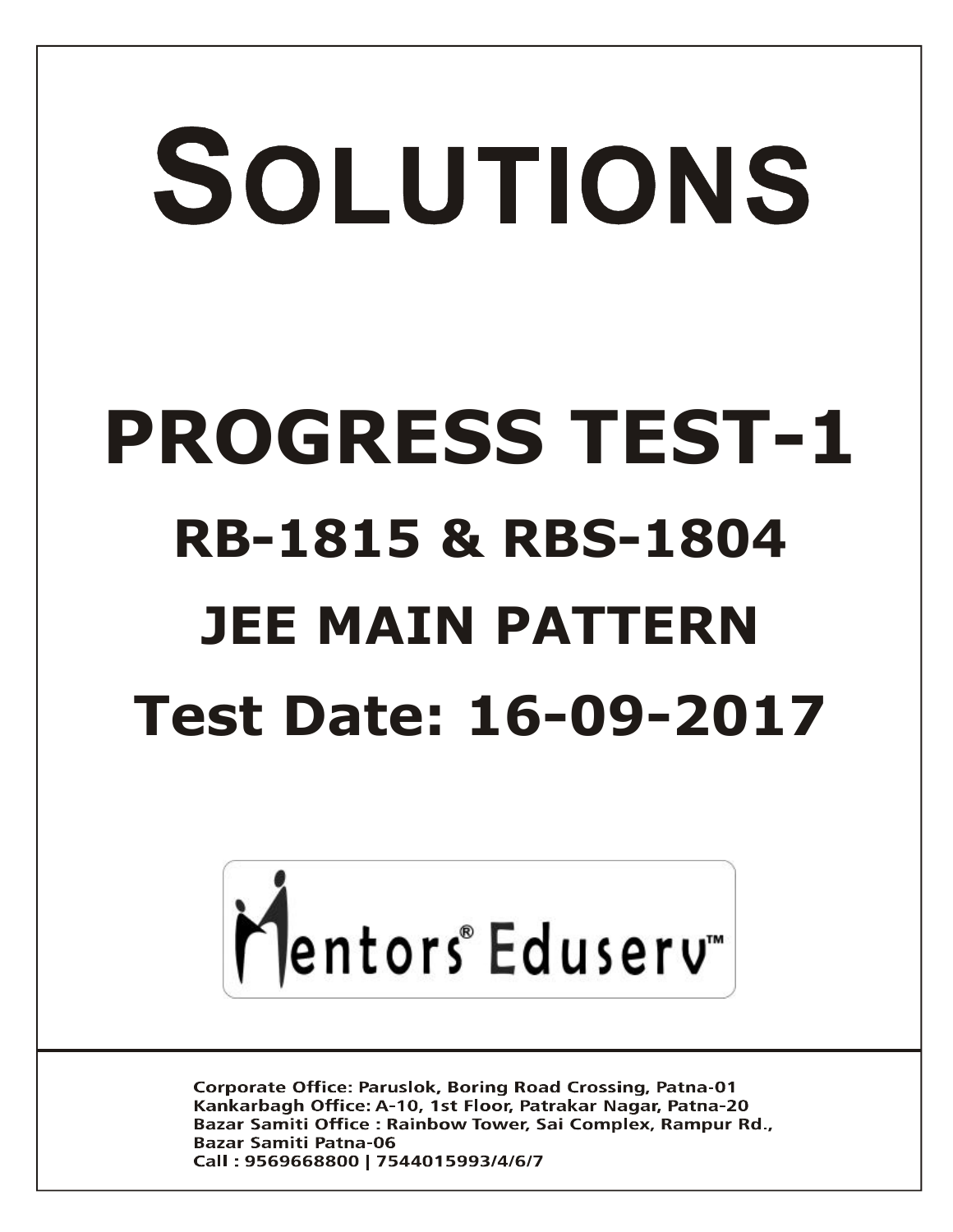| [2]            | PT-I (Main) RB-1815 & RBS-1804_16.09.2017                                                                                     |  |  |  |
|----------------|-------------------------------------------------------------------------------------------------------------------------------|--|--|--|
| <b>PHYSICS</b> |                                                                                                                               |  |  |  |
| 1.             | (A)                                                                                                                           |  |  |  |
|                | $T_A \cos \theta_1 = T_B \sin \theta_2$                                                                                       |  |  |  |
|                | $\begin{matrix} 1 \\ 0 \\ 0 \end{matrix}$<br>$- \theta_2 = 30^{\circ}$<br>20kg                                                |  |  |  |
|                | $T_A \cos 37^\circ = T_B \sin 30^\circ$                                                                                       |  |  |  |
|                | $T_A \times \frac{4}{5} = T_B \times \frac{1}{2}$ ; $\qquad \qquad \frac{T_A}{T_B} = \frac{5}{8}$                             |  |  |  |
| 2.             | (C)                                                                                                                           |  |  |  |
|                | $T \sin \theta = R$<br>$\uparrow T \cos \theta$                                                                               |  |  |  |
|                | $T \cos \theta = W$<br>$\theta$                                                                                               |  |  |  |
|                | $\rightarrow R$<br>Solving<br>$T \sin\theta$                                                                                  |  |  |  |
|                | $T^2 = R^2 + W^2$                                                                                                             |  |  |  |
|                | Ŵ<br>$R = W \tan \theta$                                                                                                      |  |  |  |
|                | Vectorially                                                                                                                   |  |  |  |
|                | $\vec{R} + \vec{T} + \vec{W} = \vec{0}$                                                                                       |  |  |  |
| 3.             | (D)                                                                                                                           |  |  |  |
|                | Here $T_1 \cos (90 - \theta) + T_2 \cos \theta = 100$ and $T_1 \cos \theta = T_2 \cos (90 - \theta)$ . Solving, $T_1 = 80$ N. |  |  |  |
| 4.             | (A)                                                                                                                           |  |  |  |
|                | $N_A = N_B$                                                                                                                   |  |  |  |
| 5.             | (A)                                                                                                                           |  |  |  |
|                | $4T = mg$                                                                                                                     |  |  |  |
|                | ,,,,,,,,,,,,,,,,,,,,,,,,,,,,,,<br>$2\sqrt{T}$<br>mg                                                                           |  |  |  |

Mentors Eduserv<sup>-</sup>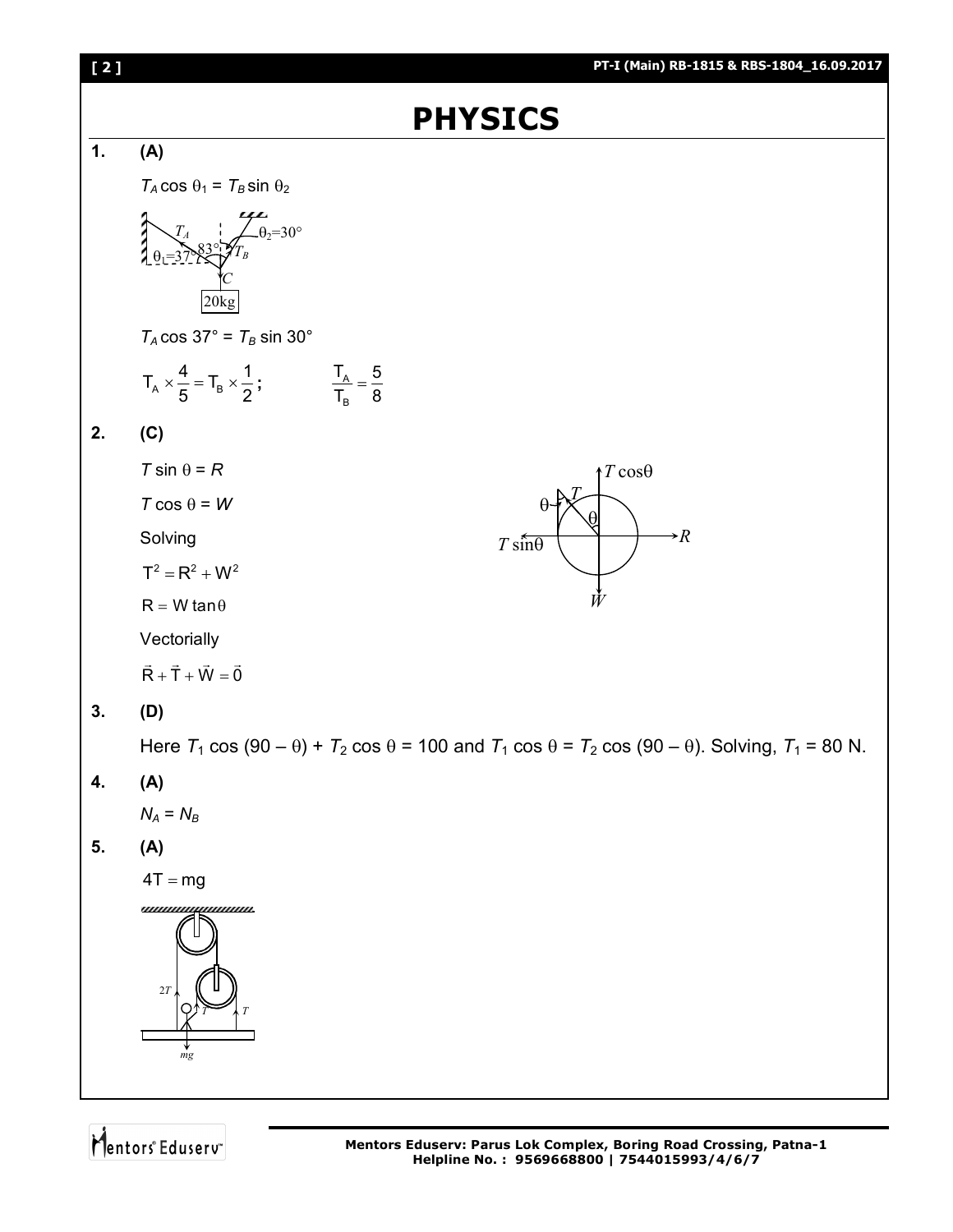$$
\therefore T = \frac{60 \times 10}{4} = 150 \text{ N}
$$

**6. (C)**

 $N_A \cos 30^\circ = 500$ 

 $N_A \sin 30^\circ = N_B$ 

$$
N_B \left(\frac{30^9}{500}\right)^{N_A}
$$

$$
\sqrt{3} = \frac{500}{N_{\text{B}}}
$$

$$
N_{\rm B}=\frac{500}{\sqrt{3}}N
$$

**7. (D)**

Let *F* be the force exerted by clamp on pulley

For equilibrium of block *T* = *Mg*

**Hence** 

$$
F = \sqrt{g^{2}(M+m)^{2} + M^{2}g^{2}} = g\sqrt{(M+m)^{2} + M^{2}}
$$
\n8. (B)\n9. (D)\n10. (A)\n11. (D)\n12. (B)\n13. (A)\n14. (A)

**15.** Applying Snell's law between the points *O* and *P*, we have

$$
2 \times \sin 60^\circ = (\sin 90^\circ) \times \frac{2}{(1+H^2)}, 2 \times \frac{\sqrt{3}}{2} = 1 \times \frac{2}{(1+H^2)}
$$

$$
(1+H^2) = \frac{2}{\sqrt{3}}, \qquad H = \sqrt{\left(\frac{2}{\sqrt{3}} - 1\right)}
$$

$$
(\mathsf{A})
$$

**16.** If angle made by the incident ray with the normal (i.e.  $y$  axis) is  $\theta$ . Then

$$
\tan \theta = \frac{1}{2} \implies \sin \theta = \frac{1}{\sqrt{5}}
$$

**Mentors Eduserv: Parus Lok Complex, Boring Road Crossing, Patna-1 Helpline No. : 9569668800 | 7544015993/4/6/7**

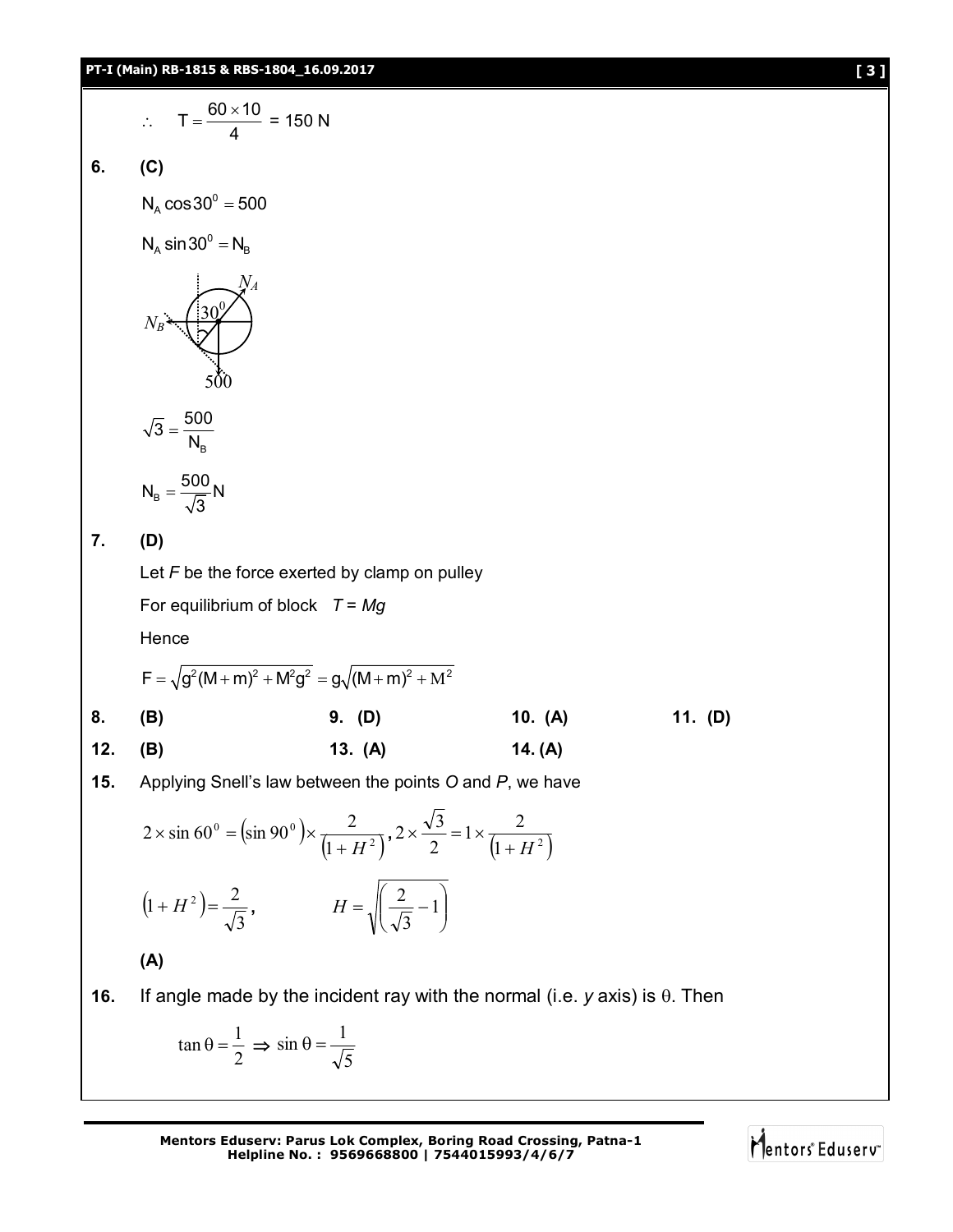

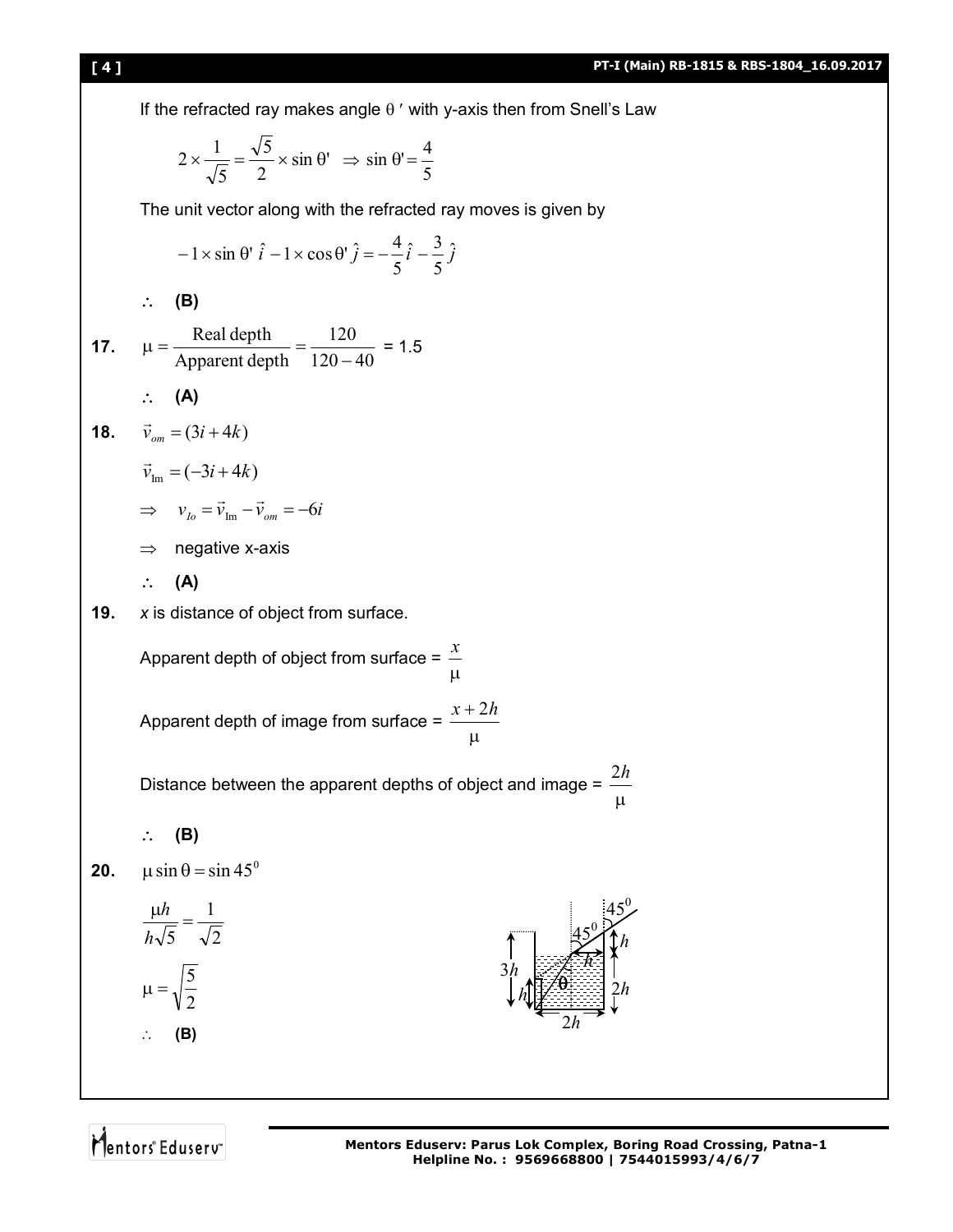#### **PT-I (Main) RB-1815 & RBS-1804\_16.09.2017 [ 5 ]**

**21.** Total angle of deviation  $= 2(\alpha - \beta)$ 



**(B)**

**22.** At maximum depth the ray graze the surface (i.e. the angle made by the ray with normal will become 90 $^{\rm o}$ )

Applying Snell's law 
$$
1 \times \sin 45^\circ = \left(\sqrt{2} - \frac{1}{\sqrt{2}}x\right) \sin 90^\circ
$$

$$
\Rightarrow \sqrt{2} - \frac{1}{\sqrt{2}} x = \frac{1}{\sqrt{2}} \text{ or } x = 1 \text{ m}
$$

$$
\therefore (D)
$$

23. 
$$
u = -20
$$
 cm,  $f = +10$  cm also  $\frac{1}{f} = \frac{1}{v} + \frac{1}{u}$   
\n $\Rightarrow \frac{1}{+10} = \frac{1}{v} + \frac{1}{(-20)}$ 

$$
\Rightarrow v = \frac{20}{3}
$$
 cm; virtual image.

$$
\therefore (C)
$$

**24.** 
$$
\frac{\mu_2}{\mu_1} = \frac{v_1}{v_2} = \frac{1}{2}
$$
  $\Rightarrow \frac{\mu_1}{\mu_2} = 2(\mu_1 > \mu_2)$ 

For total internal reflection

$$
{}_{2}\mu_{1} = \frac{1}{\sin C} = 2 \Rightarrow C = 30^{\circ}
$$

$$
\therefore (A)
$$

**25.** Erect and enlarged image can be produced by concave mirror

$$
\frac{I}{O} = \frac{f}{f - u} \qquad \Rightarrow \ \frac{+3}{+1} = \frac{f}{f - (-4)}
$$

**Mentors Eduserv: Parus Lok Complex, Boring Road Crossing, Patna-1 Helpline No. : 9569668800 | 7544015993/4/6/7**

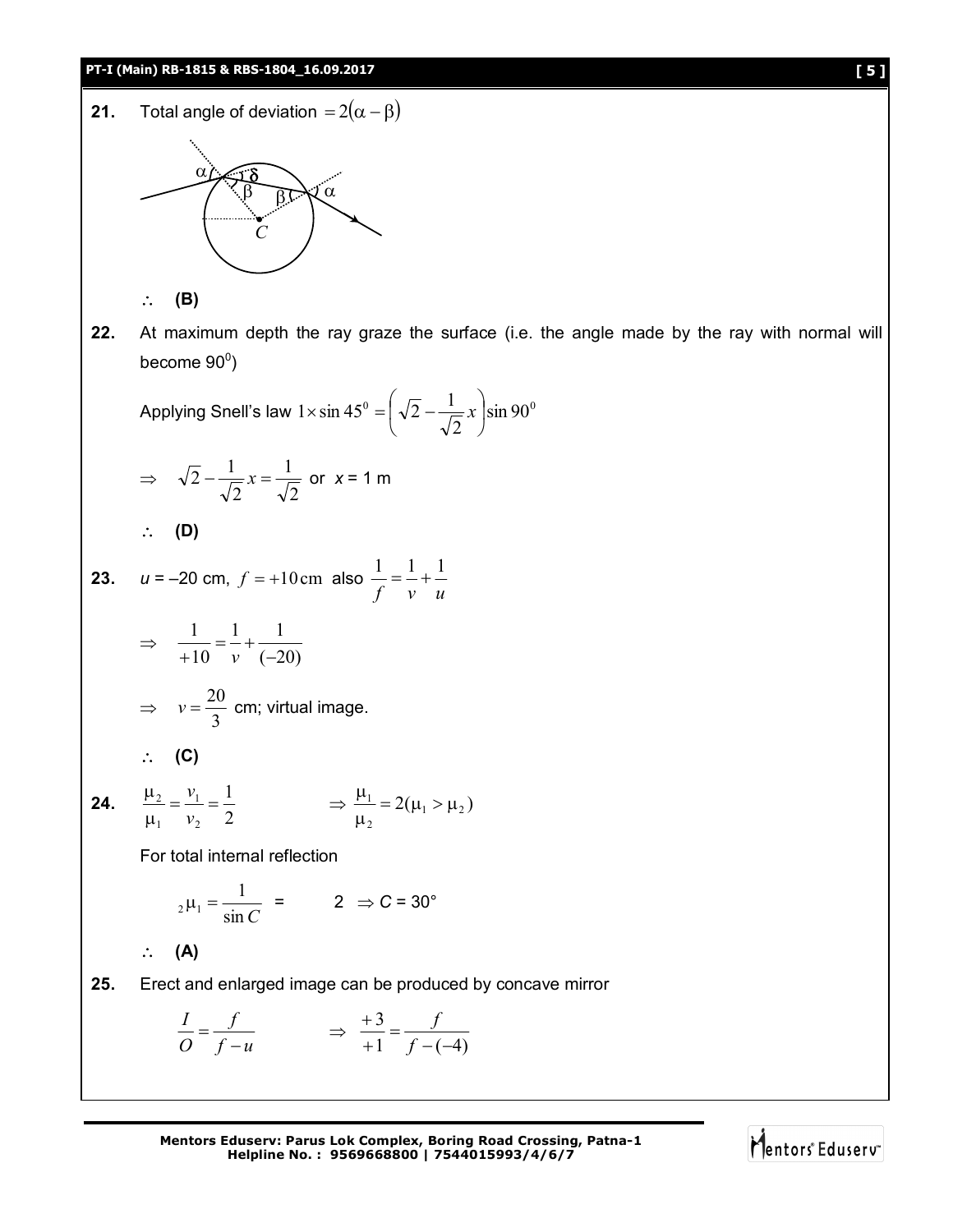

Mentors<sup>e</sup> Eduserv<sup>-</sup>

60º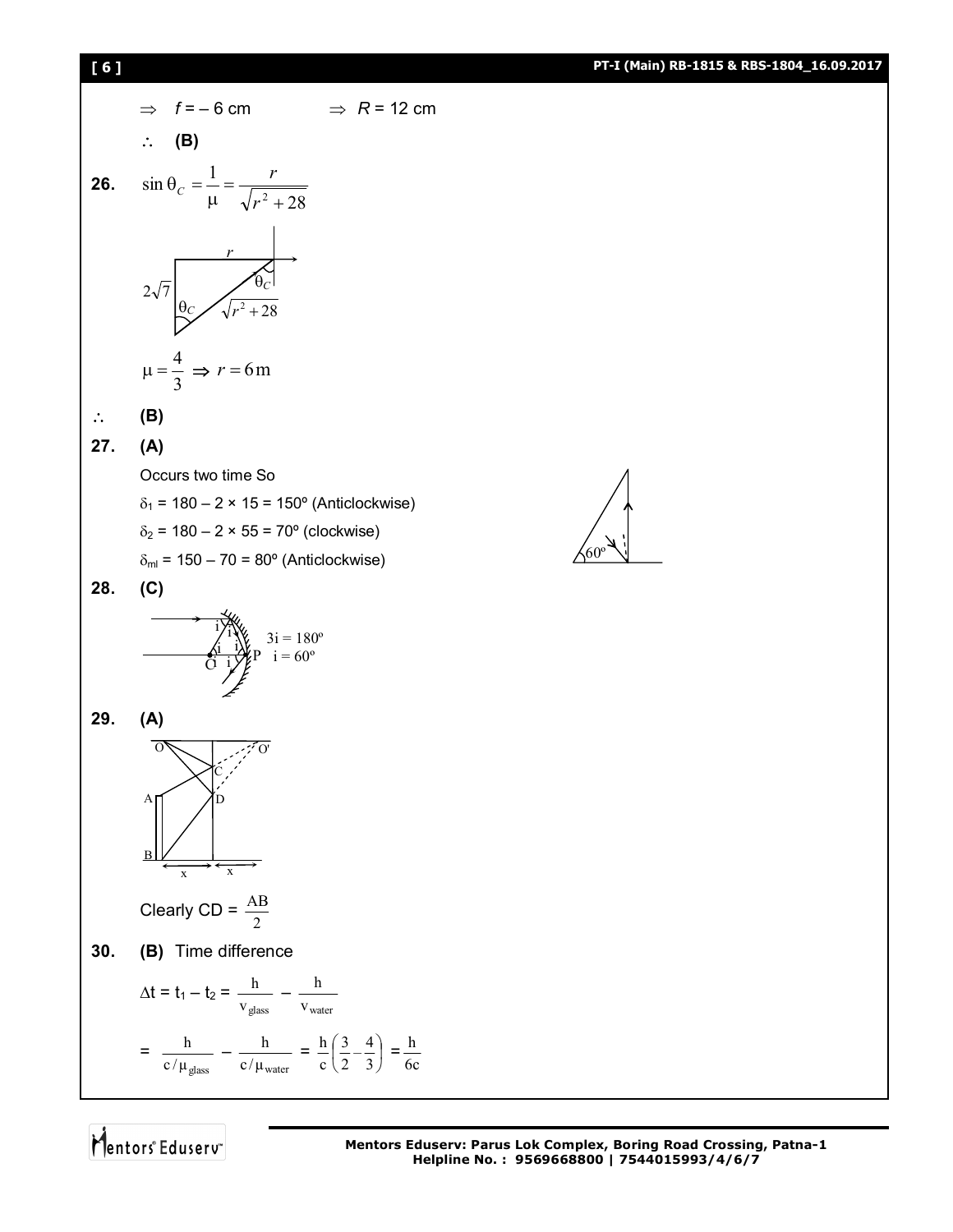#### **PT-I (MAIN) RB-1815 & RBS-1804\_16.09.2017** [ **7** ]

## **CHEMISTRY**

**31. (D)**  $CaCO<sub>3</sub> \longrightarrow CaO + CO<sub>2</sub>$  $200 \times \frac{95}{120}$  kg  $\times \frac{100}{100}$  kg pure CaCO<sub>3</sub> 190 kg pure CaCO<sub>3</sub> no. of mole of CaO =  $\frac{190 \times 100}{400} \times 56$ 100  $\frac{\times 100}{22}$   $\times$ Mass of CaO =  $1900 \times 56 = 106$ . 4 kg. **32. (A)** The reaction that takes place is  $NaCl + AgNO<sub>3</sub> \longrightarrow AgCl \downarrow + NaNO<sub>3</sub>$  $\therefore$  143.5 g of AgCl is produced from 58.5 g NaCl : 14g of AgCl will produce from  $\frac{58.5 \times 14}{143.5} = 5.70$  g  $\frac{\times 14}{\sqrt{2}}$  = This is the amount of NaCl in common salt; % purity =  $\frac{5.70}{6} \times 100 = 95\%$ **33. (C)** Let x gm of NaHCO $_{\scriptscriptstyle 3}$  in mixture 2NaHCO $_3 \longrightarrow$ Na<sub>2</sub>CO<sub>3</sub> + H<sub>2</sub>O + CO<sub>2</sub>  $\left(\frac{\mathsf{x}}{84}\right)$ mole  $\left(\frac{\mathsf{x}}{84 \times 2}\right)$ mole  $\frac{x}{84 \times 2}$   $\times$  22400 = 560  $x = \frac{84 \times 2}{40} = 4.2$  gm  $=\frac{84\times2}{12}=4$ % NaHCO<sub>3</sub> =  $\frac{4.2}{5}$  × 100 = 84%

$$
\bigl|\bigcap^{\bullet} \mathsf{entors}^{\circ} \mathsf{Eduser} \, \big|
$$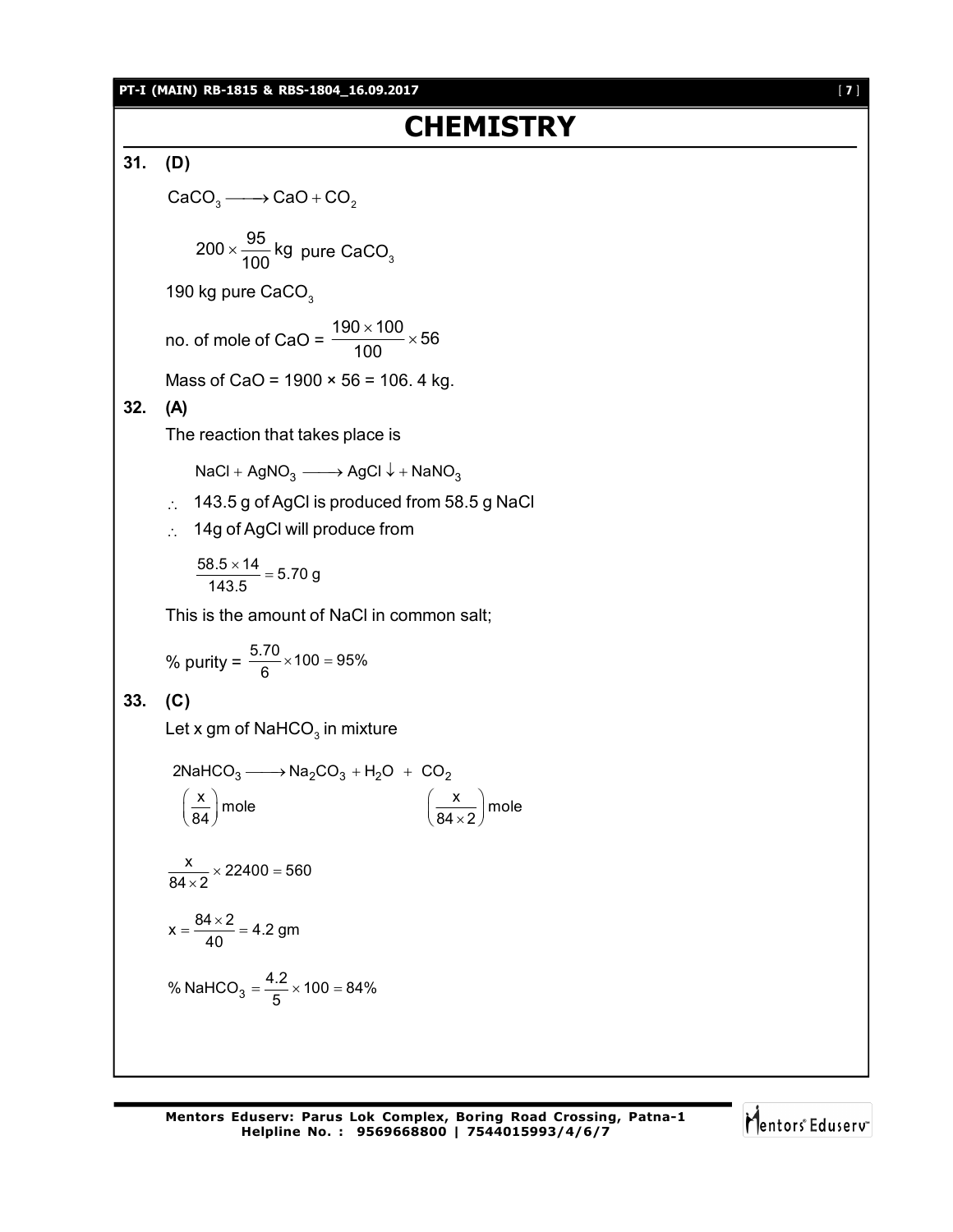| 8 ]     |                                                                                                                                                                                                                    | PT-I (MAIN) RB-1815 & RBS-1804_16.09.2017 |
|---------|--------------------------------------------------------------------------------------------------------------------------------------------------------------------------------------------------------------------|-------------------------------------------|
| 34. (A) |                                                                                                                                                                                                                    |                                           |
|         | $\frac{n(O_2)}{3} = \frac{n(Fe_2O_3)}{2} \Rightarrow \frac{n(O_2)}{3} = \frac{5}{2} \Rightarrow n(O_2) = 7.5$ mole                                                                                                 |                                           |
| 35.     | (B)                                                                                                                                                                                                                |                                           |
|         | $\mathsf{P}_4 \qquad \quad + \qquad \mathsf{O}_2 \ \; \longrightarrow \; \mathsf{P}_4\mathsf{O}_6 \quad \, + \;\; \mathsf{P}_4\,\mathsf{O}_{10}$<br>$\frac{31}{31\times4}$ mole $\frac{32}{32}$ mole x mole y mole |                                           |
|         | POAC for 'p'                                                                                                                                                                                                       |                                           |
|         | $4 \times \frac{1}{4} = 4x + 4y$                                                                                                                                                                                   |                                           |
|         |                                                                                                                                                                                                                    |                                           |
|         | POAC for 'O'                                                                                                                                                                                                       |                                           |
|         | $2 \times 1 = 6x + 10y$                                                                                                                                                                                            |                                           |
|         | $1 = 3x + 5y$                                                                                                                                                                                                      |                                           |
|         | For equatiion (i) and (ii)                                                                                                                                                                                         |                                           |
|         | $3x + 3y = 0.75$<br>$3x + 5y = 1$<br>$\overline{-2y} = -0.25$<br>$y = \frac{0.25}{2}$ mole<br>$x = \frac{0.25}{2}$ mole                                                                                            |                                           |
|         | Mass of $P_4O_6$                                                                                                                                                                                                   |                                           |
|         | $=$ = $\frac{0.25}{2}$ × 220 = 27.5 gm                                                                                                                                                                             |                                           |
|         | Mass of $P_4O_{10}$                                                                                                                                                                                                |                                           |
|         | $=\frac{0.25}{2} \times 284$                                                                                                                                                                                       |                                           |
|         | $= 35.5$ gm                                                                                                                                                                                                        |                                           |
|         |                                                                                                                                                                                                                    |                                           |

Mentors<sup>®</sup> Eduserv<sup>®</sup>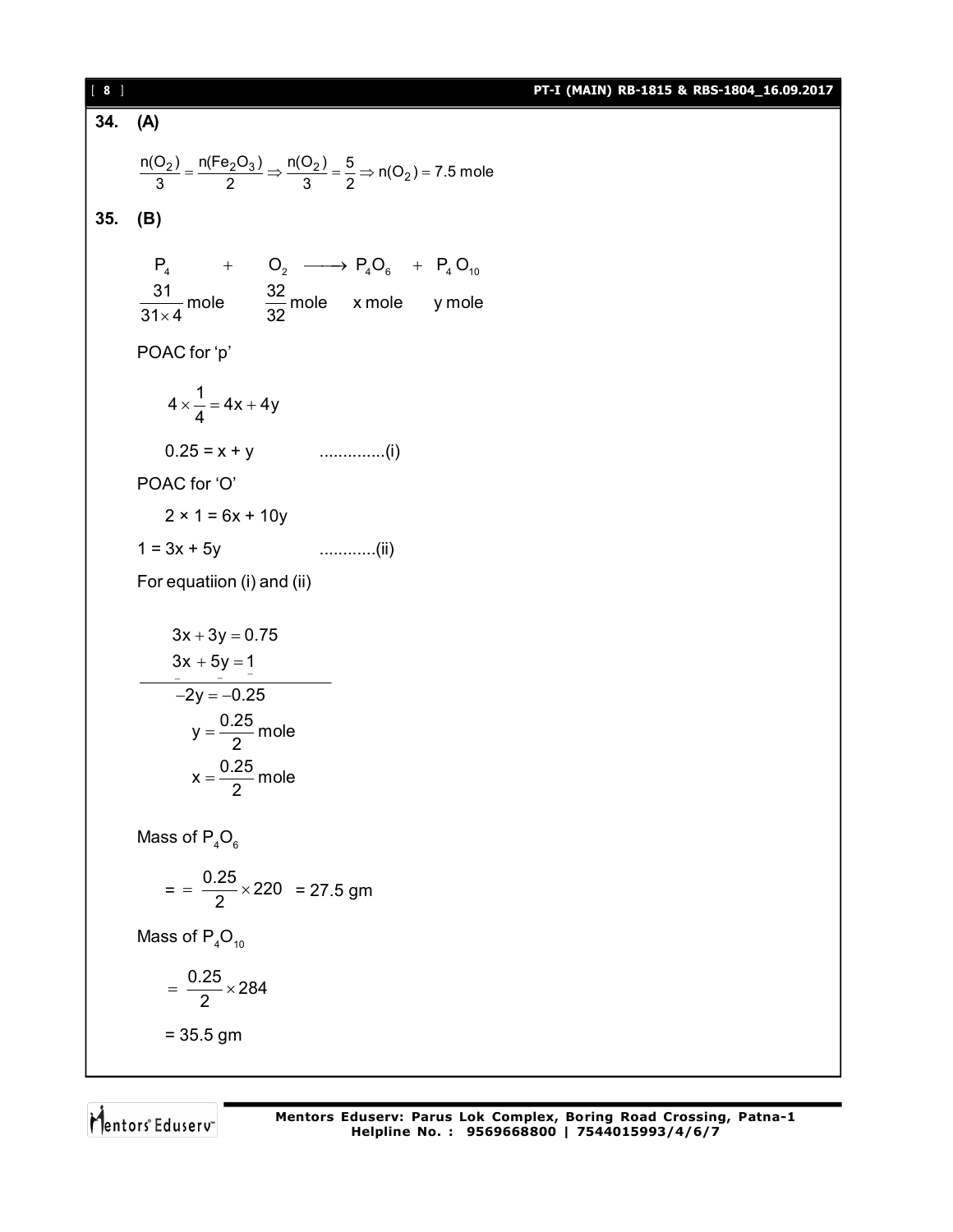#### **PT-I (MAIN) RB-1815 & RBS-1804\_16.09.2017** [ **9** ]

**36. (C)** According to stoichiometry they should react as follows  $4NH_3(g) + 5O_2(g) \rightarrow 4NO(g) + 6H_2O(\ell)$ 4 moles 5 moles 4 moles 6 moles 0.8 moles 1 mole 0.8 mole 1.2 moles Thus for 1 mole  $\mathrm{O}_2$  only 0.8 mole of NH $_{_3}$  is consumed.  $SoO<sub>2</sub>$  is consumed completely. **37. (B)** 10g i.e., 0.1 mole CaCO<sub>3</sub> is decomposed to 0.1 mole CO<sub>2</sub> and 0.1 mole CaO.  $\textsf{Na}_2\textsf{CO}_3 + \textsf{H}_2\textsf{O} + \textsf{CO}_2 \rightarrow 2\textsf{NaHCO}_3$ 1mole 0.1mole 0.2 Because here limiting reagent is CO<sub>2</sub>. NaHCO<sub>3</sub> is twice the number of moles of CO<sub>2</sub>. **38. (B)** Mass of nitrogen = 162 × 0.1728 = 27.99 No. of nitrogen atoms per molecule =  $\frac{28}{44}$  = 2 14  $=$ **39. (A)** 44.1 g of anhydrous Na $_{\rm 2}$ SO $_{\rm 4}$  are associated with H $_{\rm 2}$ O = 55.9 g Molar mass of anhydrous  $Na<sub>2</sub>SO<sub>4</sub>$  $= 2 \times 23 + 32 + 4 \times 16 = 142$  g So, 142 g of anhydrous Na ${\rm _2SO}_{\rm 4}$  will be associated with  $H<sub>2</sub>O$  $=\frac{55.9}{44.1}\times 142$  g = 180 g  $= 10$  moles of H<sub>2</sub>O **40. (C)** % M =  $\frac{2x}{2x + 48} \times 100$ 53 2x  $\frac{100}{100} = \frac{2x}{2x + 48}$  $\therefore$   $x = 27$ 

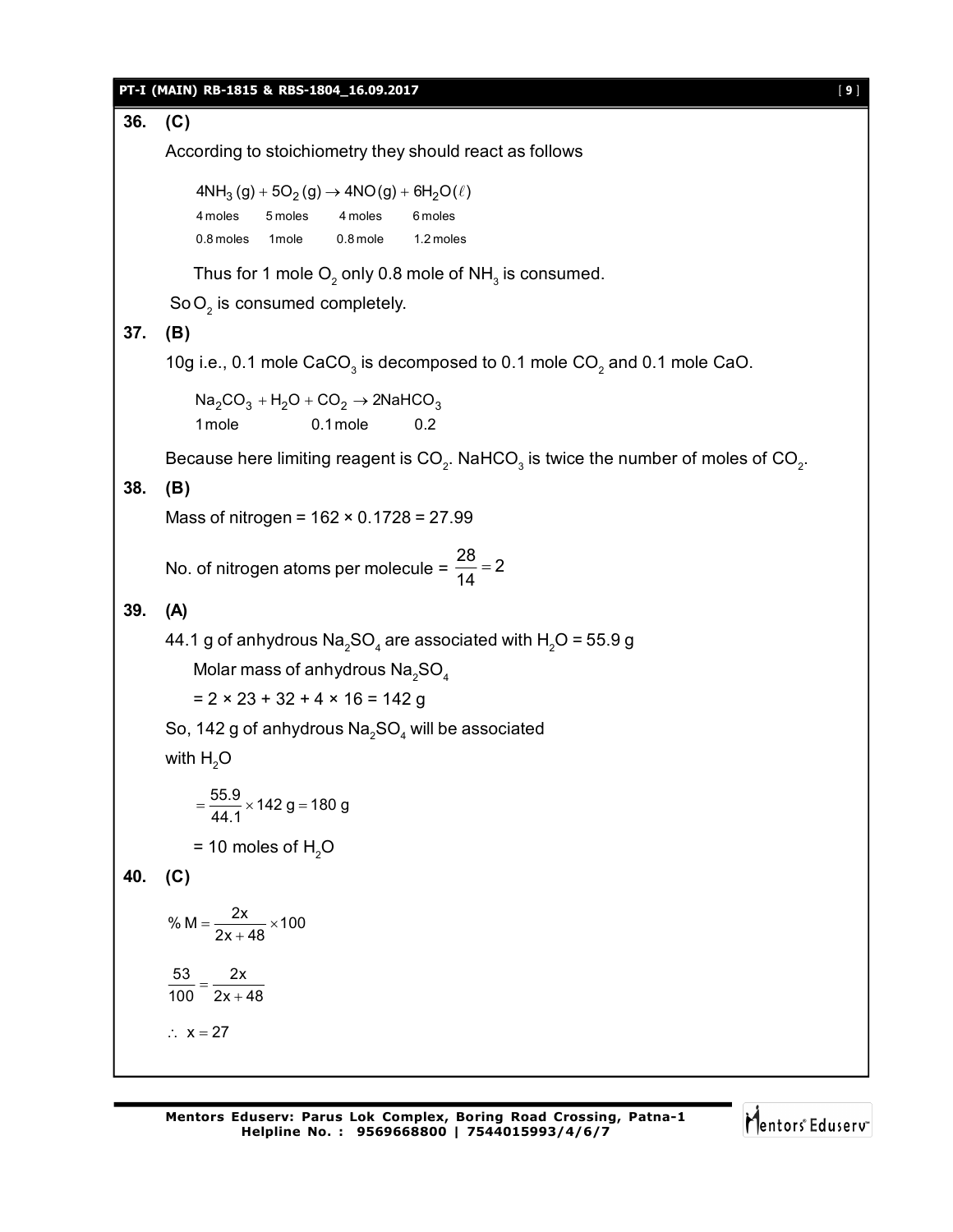

Mentors<sup>e</sup> Eduserv<sup>-</sup>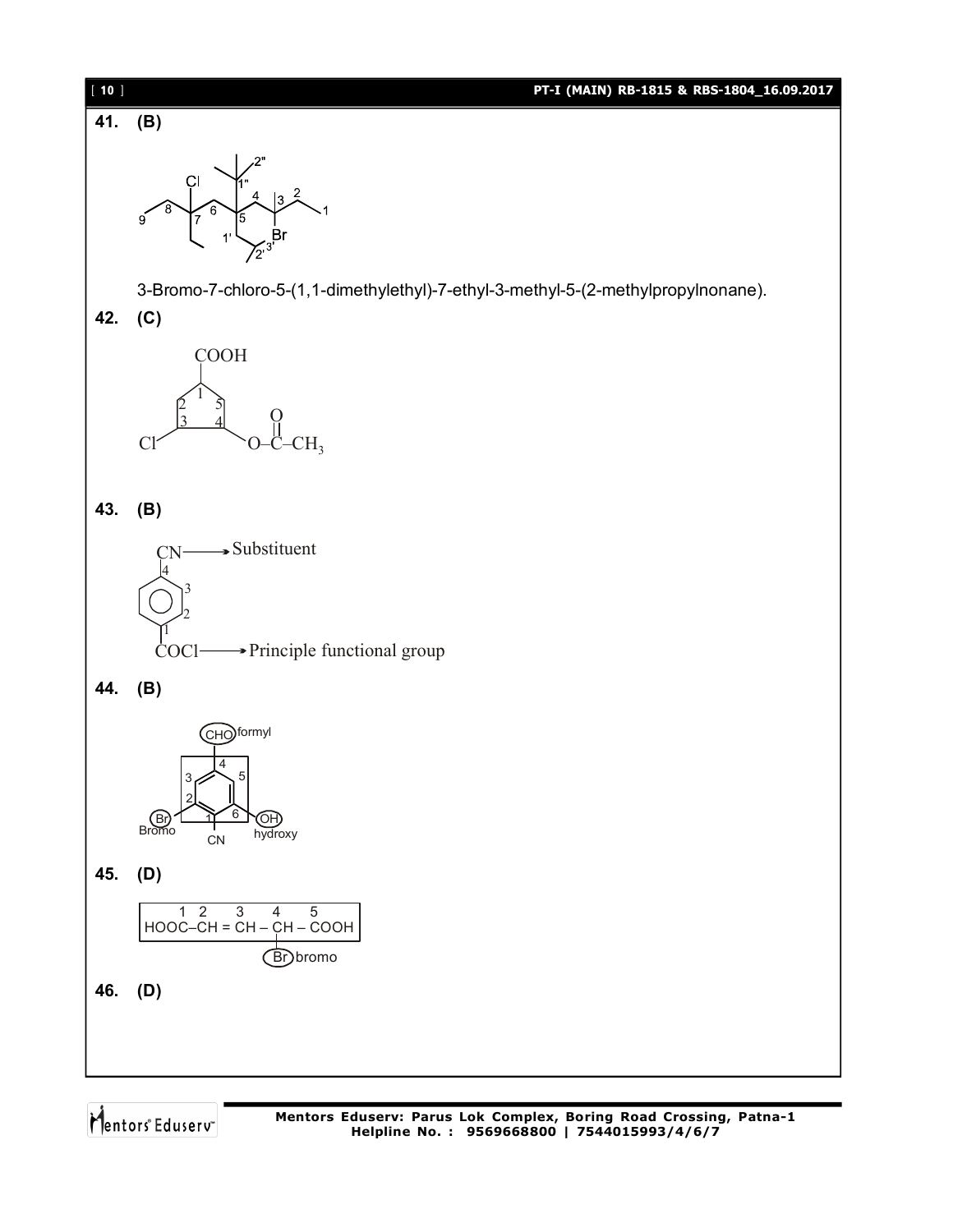#### **PT-I (MAIN) RB-1815 & RBS-1804\_16.09.2017** [ **11** ]



Methyl



Cyclohexyl



### **50. (C)**

$$
\begin{array}{c}\nCH_3\text{---}CH_2\text{---}N\text{---}CH_2\text{---}CH_3\\ \downarrow\\ CH_3\n\end{array}
$$

### **51. (B)**

$$
O < C < S < Se
$$

**52. (C)**

Sudden jump between 1st, 2nd ionization energy.

**53. (C)**

O- ion will resist the addition of another electron due to inter-electronic repulsion.

**54. (D)**

- A Gives equeous solution [PH < 7]
- B Reacts with strong acid and alkali respectively.
- C Gives an aqueous solution which is strongly alkaline
- A Acidic P (OH) $_{\rm 3}$  or  ${\rm H}_{\rm 3}$ PO $_{\rm 4}$
- B Amphoteric Al (OH) $_{3}$ , H $_{3}$ AlO $_{3}$
- C Basic NaOH
- x = Phosphorous Non metal
- y = Aluminium Metal
- c = Sodium Metal

Mentors Eduserv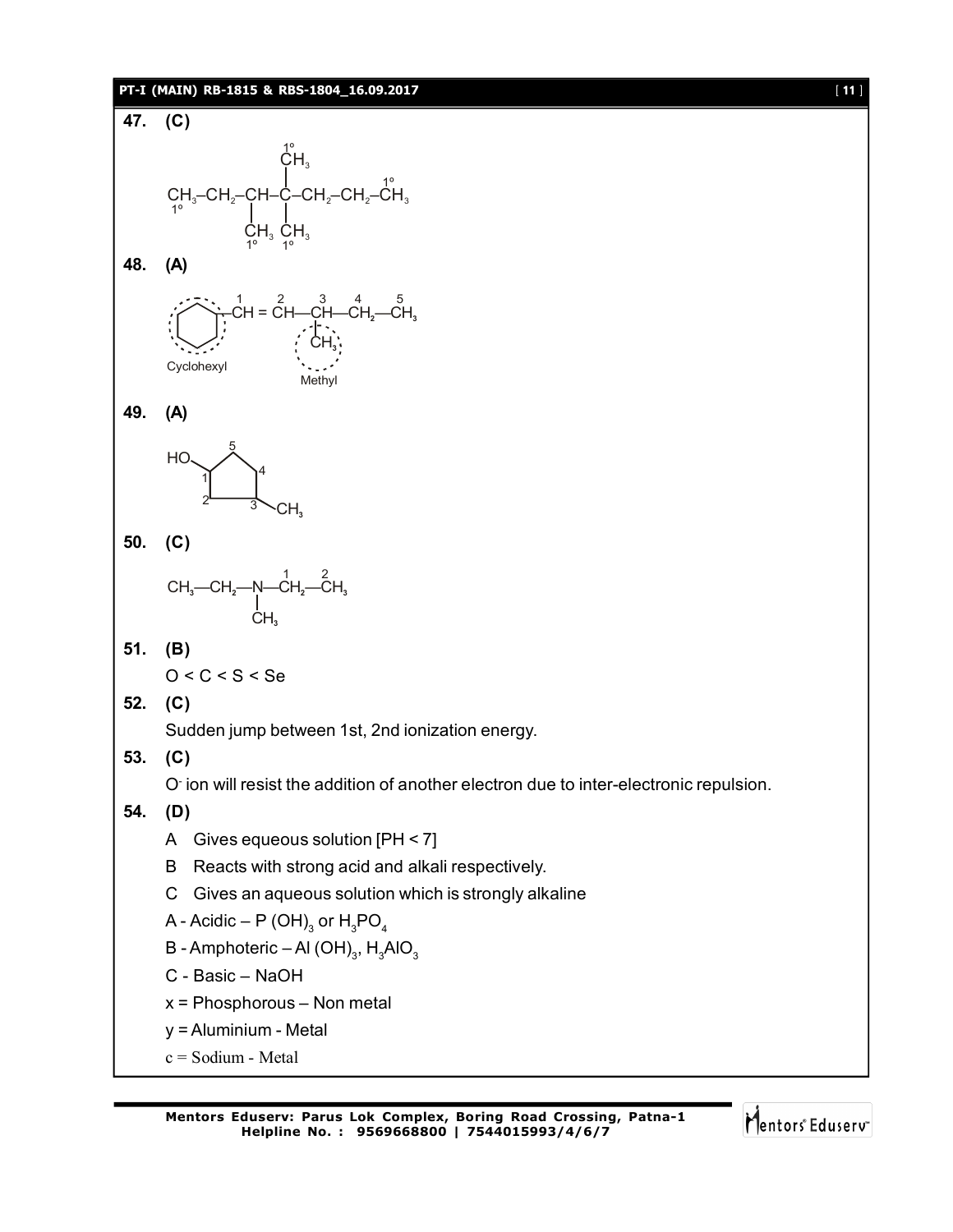

Mentors<sup>®</sup> Eduserv<sup>®</sup>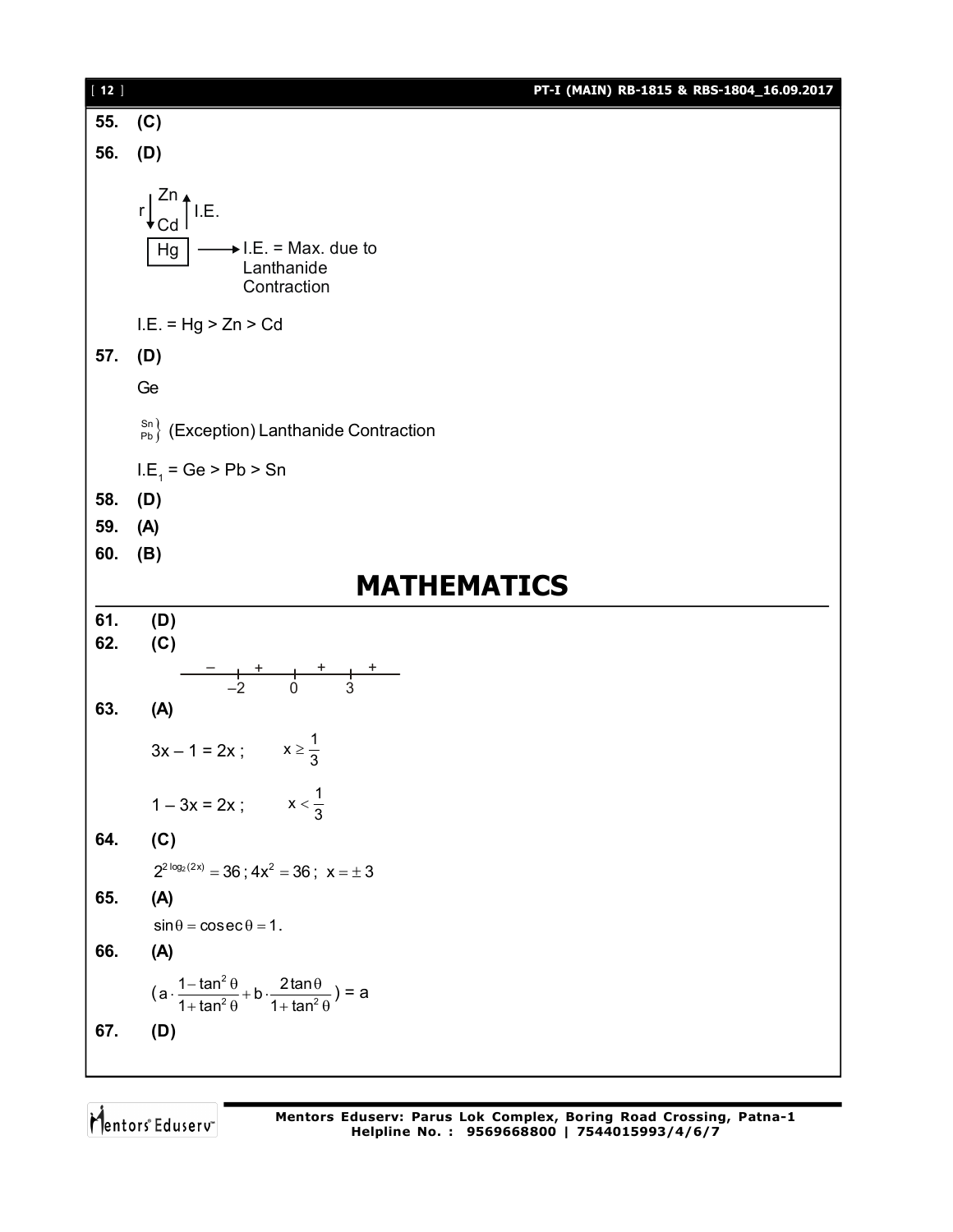#### **PT-I (MAIN) RB-1815 & RBS-1804\_16.09.2017** [ **13** ]

**68. (B)**  $x^2 - 5x + 7 < 1$  ;  $x^2 - 5x + 6 < 0$   $(x - 2) (x - 3) < 0$ **69. (B)**  $(a + b)^2 = 9$  ab;  $\left(\frac{a+b}{2}\right)^2 = ab.$ 3  $\left(\frac{a+b}{3}\right)^2 =$ Taking logarithm both side. **70. (D)**  $|\sqrt{x-1} - 2| + |\sqrt{x-1} - 3| = 1$  $t = \sqrt{x-1}$ ;  $|3-t| + |t-2| = 1$  $2 \le t \le 3$   $4 \le x - 1 \le 9$  $x \in [5, 10]$ **71. (D)**  $\sin x \cos x = \frac{1}{10}$ ;  $\log_{10} (1 + 2 \sin x \cos x) = \log_{10} \frac{n}{10}$  $1+2\times\frac{1}{10}=\frac{n}{10}$ ;  $1+\frac{1}{5}=\frac{n}{10}$  $n = 12$ **72. (D)** We have,  $\tan \theta = \frac{1}{2}$ 2  $\theta = \therefore \quad \tan 2\theta = \frac{2\tan\theta}{1-\tan^2\theta} = \frac{4}{3}$  $1 - \tan^2 \theta$  3  $\theta = \frac{2\tan\theta}{2} = \frac{4}{3}$  $-$  tan $^2$   $\theta$ Now, 1  $\tan(2\theta + \phi) = \frac{\tan 2\theta + \tan \phi}{\sin 2\theta + \sin 3\theta} = \frac{\sqrt{3} + \sqrt{3}}{4} = 3$ 1-tan2 $\theta$  tan $\phi$   $1-\frac{4}{2}\times\frac{1}{2}$ 3 3  $(\theta + \phi) = \frac{\tan 2\theta + \tan \phi}{\tan 2\theta + \tan \phi} = \frac{\frac{4}{3} + \frac{1}{3}}{\frac{4}{3} + \frac{1}{3}} = 3$  $-$ tan2 $\theta$  tan $\phi$   $1-\frac{4}{2} \times \frac{4}{2}$ **73. (D)** We have,  $tanA - tanB = x$  $\Rightarrow$  $\frac{1}{1}$  -  $\frac{1}{1}$  = x cot A cot B  $-\frac{1}{15}$  = 1  $\Rightarrow$  $\frac{\cot B - \cot A}{\sin A} = x$ cot A cotB  $\frac{-\cot A}{\sqrt{R}} =$  $\Rightarrow$ cot A cot B  $=$   $\frac{y}{x}$ x  $=$ 

Mentors<sup>®</sup> Eduserv<sup>®</sup>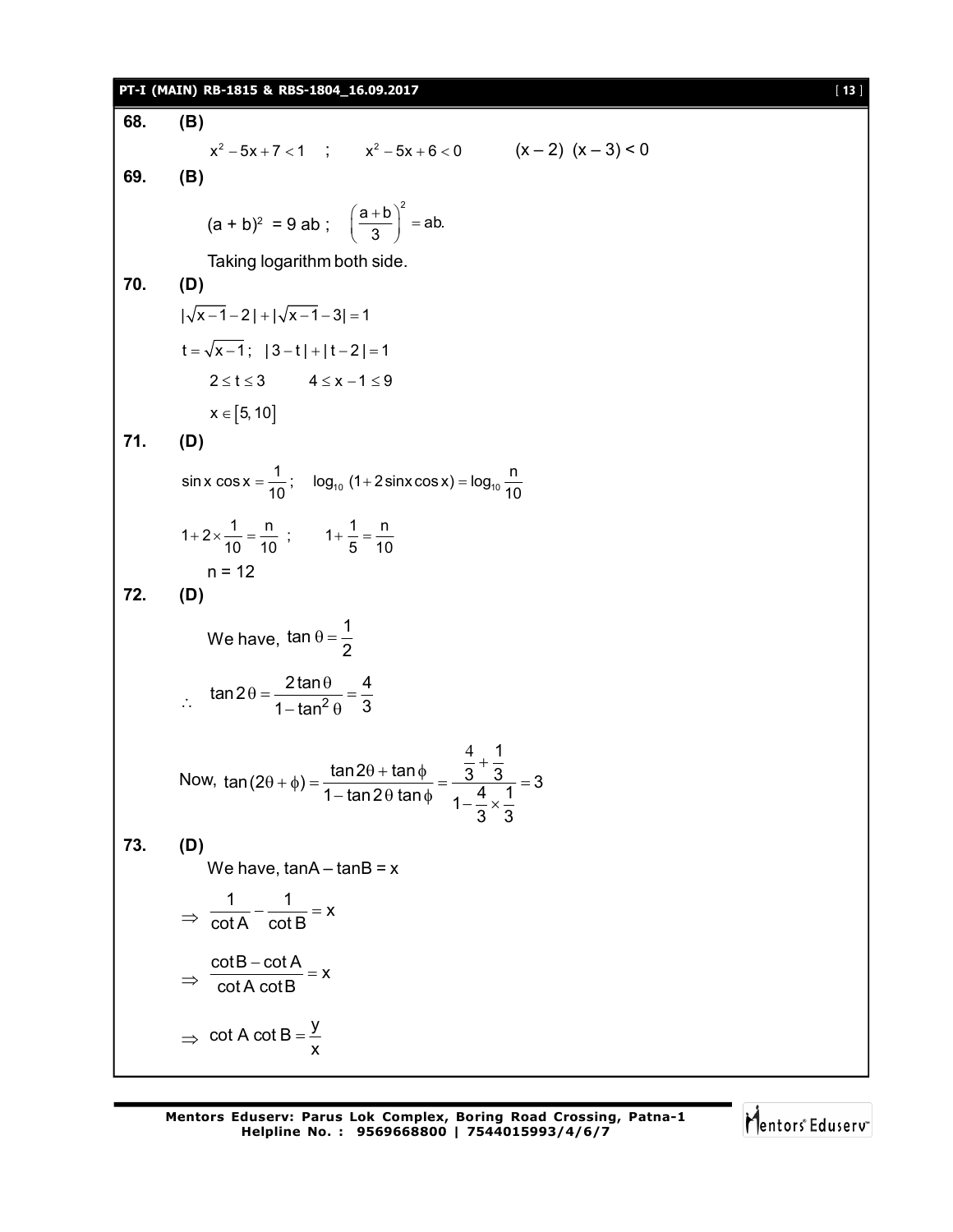[ **14** ] **PT-I (MAIN) RB-1815 & RBS-1804\_16.09.2017**

Now,  $\cot(A-B) = \frac{\cot A \cdot \cot B + 1}{\cot B \cdot \cot A}$  $\cot B - \cot A$  $-B) = \frac{\cot A \cdot \cot B + 1}{12}$ - $\frac{y}{x}+1 = \frac{x+y}{x} = \frac{1}{x}+1$ y xy x y  $=\frac{\frac{y}{x}+1}{x}=\frac{x+y}{x}=\frac{1}{x}+1$ **74. (D)**  $e^{\sin x} = t$ ;  $t^2 - 4t - 1 = 0$ **75. (B)**  $\sin x + \cos x = \sqrt{2}$ **76. (A)** tan  $(\theta + 15)$  3 tan ( $\theta$  – 15) 1  $\frac{\left(\theta+15\right)}{\left(\theta-15\right)}=$ Componendo and dividendo  $sin 2\theta = 1$  $n\pi + \frac{\pi}{4}$  $\theta = n\pi + \frac{\pi}{4}$ **77. (D)**  $(a_1 + \frac{a_3}{2}) + (a_2 - \frac{a_3}{2}) \cos 2x = 0$ **78. (A)**  $-3 + 3 - 1 + 1 = 0$ **79. (C)**  $\sin x \ge 0$  and  $\cos x \ge 0$   $x \in \left[0, \frac{\pi}{2}\right]$  $\in \left[0, \frac{\pi}{2}\right].$  $f(x) = \left| 4 \frac{\cos x - \sin x}{1} \right| = \left| 4 \tan \left( \frac{\pi}{4} - x \right) \right| \in [0, 4]$  $\cos x + \sin x$  4  $=\left|4 \frac{\cos x - \sin x}{\cos x + \sin x}\right| = \left|4 \tan \left(\frac{\pi}{4} - x\right)\right| \in \mathbb{R}$ **80. (D)**  $2\sin 2\theta$   $\sin \{(2n+1)\theta-(2n-1)\theta\}$  $\cos 2\theta - \cos 4n\theta$  sin(2n + 1) $\theta \sin(2n - 1)$  $\frac{2 \sin 2\theta}{\theta - \cos 4n\theta} = \frac{\sin \{(2n+1)\theta - (2n-1)\theta\}}{\sin (2n+1)\theta \sin (2n-1)\theta}$  $= \cot(2n-1)\theta - \cot(2n+1)\theta$  $f_n(\theta) = \cot \theta - \cot(2n+1)\theta$  $f_5\left(\frac{\pi}{8}\right) = \cot\frac{\pi}{8} - \tan\frac{\pi}{8} = 2$  $\left(\frac{\pi}{8}\right)$  = cot  $\frac{\pi}{8}$  – tan  $\frac{\pi}{8}$  = 2

Mentors Eduserv